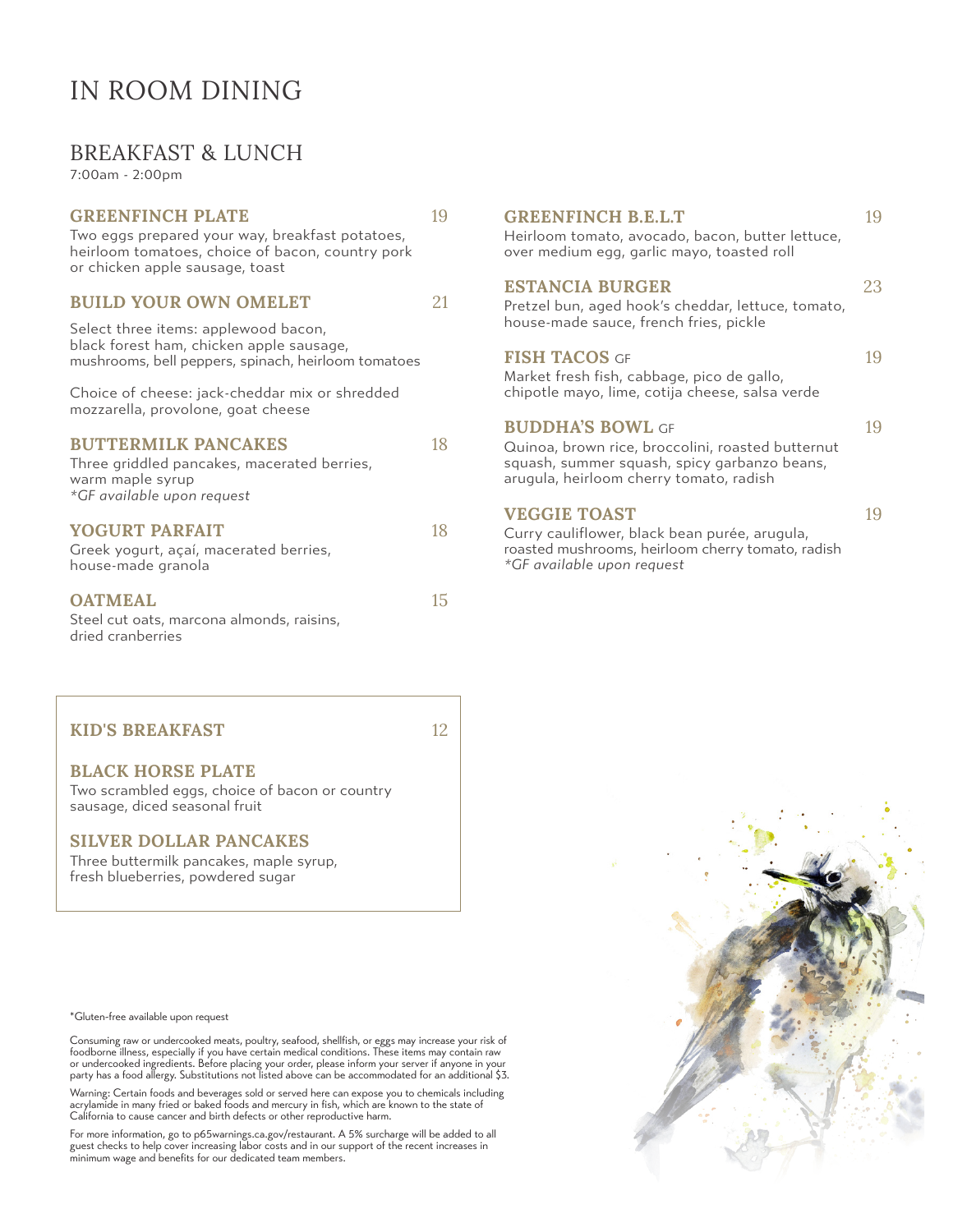### MID-DAY

2:00pm - 4:00pm

| <b>FISH TACOS GF</b><br>Market fresh fish, cabbage, pico de gallo,<br>chipotle mayo, lime, cotija cheese, salsa verde                          | 19  |
|------------------------------------------------------------------------------------------------------------------------------------------------|-----|
| <b>ESTANCIA BURGER</b><br>Pretzel bun, aged hook's cheddar, lettuce, tomato,<br>house-made sauce, french fries, pickle                         | 23  |
| <b>PAN SEARED SALMON GF</b><br>Roasted potato & street corn salsa, chipotle aioli,<br>charred lemon                                            | 39  |
| <b>ENSALADA PRIMAVERA</b> GE<br>Arugula, radicchio, farro, vaquita beans,<br>cherry tomato, corn, avocado, queso fresco,<br>orange vinaigrette | 12. |
| <b>KID'S MENU</b>                                                                                                                              |     |

| Choice of fries or diced seasonal fruit |    |
|-----------------------------------------|----|
| <b>CHEESEBURGER</b>                     | 15 |
| <b>CHEESE QUESADILLA</b>                | 12 |
| <b>CHICKEN TENDERS</b>                  | 15 |

\*Gluten-free available upon request

Consuming raw or undercooked meats, poultry, seafood, shellfish, or eggs may increase your risk of<br>foodborne illness, especially if you have certain medical conditions. These items may contain raw<br>or undercooked ingredient

Warning: Certain foods and beverages sold or served here can expose you to chemicals including<br>acrylamide in many fried or baked foods and mercury in fish, which are known to the state of<br>California to cause cancer and bir

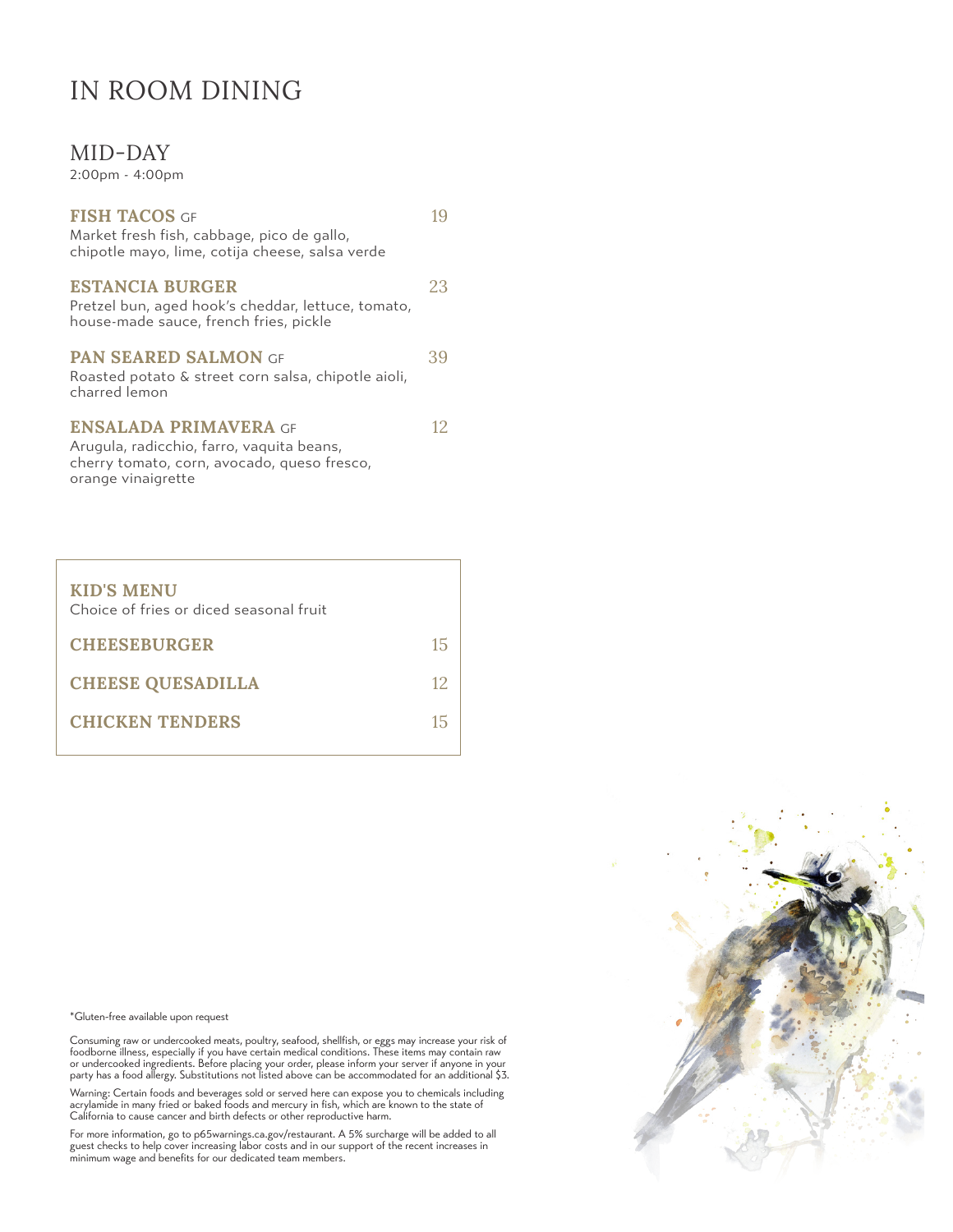### DINNER

4:00pm - 10:00pm

| <b>SALAD</b>                                                                                                                                   |    |
|------------------------------------------------------------------------------------------------------------------------------------------------|----|
| Add-on: grilled chicken breast 9 / grilled prawns I2 /<br>sustainable salmon II                                                                |    |
| <b>CAESAR SALAD</b><br>Romaine hearts, shaved parmesan, garlic crostini                                                                        | 14 |
| <b>ENSALADA PRIMAVERA GF</b><br>Arugula, radicchio, farro, vaquita beans,<br>cherry tomato, corn, avocado, queso fresco,<br>orange vinaigrette | 12 |
| <b>BURRATA &amp; ROASTED BEETS GF / VE</b><br>Red & yellow beets, burrata cheese, frisée,<br>red cabbage, toasted hemp seeds, agave dressing   | 16 |
| ENTRÉE                                                                                                                                         |    |
| <b>ESTANCIA BURGER</b><br>Brioche bun, aged hook's cheddar, lettuce, tomato,<br>house-made sauce, french fries, pickle                         | 23 |
| PAN SEARED SALMON GF<br>Roasted potato & street corn salsa, chipotle aioli,<br>charred lemon                                                   | 39 |
| <b>FLAT IRON STEAK GF</b><br>Roasted mushroom, pearl onion, arugula, shishito,<br>black garlic demi                                            | 44 |
| <b>CHICKEN ALMOND MOLE GF</b><br>Roasted marble potato, lime crema, summer squash,<br>sesame                                                   | 36 |
| <b>GARDEN PASTA</b>                                                                                                                            | 26 |

Garlic butter, market vegetables, parmesan, herbs

| <b>KID'S DINNER</b><br>Choice of fries or diced seasonal fruit |    |
|----------------------------------------------------------------|----|
| <b>CHEESEBURGER</b>                                            | 15 |
| <b>CHEESE QUESADILLA</b>                                       | 12 |
| <b>CHICKEN TENDERS</b>                                         |    |

#### SIDES

| <b>BROCCOLINI</b><br>Toasted garlic, chili flake | 8 |
|--------------------------------------------------|---|
| <b>FRENCH FRIES</b>                              | 6 |
| <b>SIDE SALAD</b>                                | 6 |
| <b>SEASONAL FRUIT</b>                            | 8 |
| <b>MARBLE POTATOES</b><br>herb butter            | 8 |
| <b>AVOCADO</b>                                   | 6 |
|                                                  |   |

DESSERT 12

VANILLA GELATO GF

LIME SORBET GF

JUMBO CHOCOLATE CHIP COOKIE

CREAM FILLED CHURROS chocolate sauce

DULCE DE LECHE GF

\*Gluten-free available upon request

Consuming raw or undercooked meats, poultry, seafood, shellfish, or eggs may increase your risk of<br>foodborne illness, especially if you have certain medical conditions. These items may contain raw<br>or undercooked ingredient

Warning: Certain foods and beverages sold or served here can expose you to chemicals including<br>acrylamide in many fried or baked foods and mercury in fish, which are known to the state of<br>California to cause cancer and bir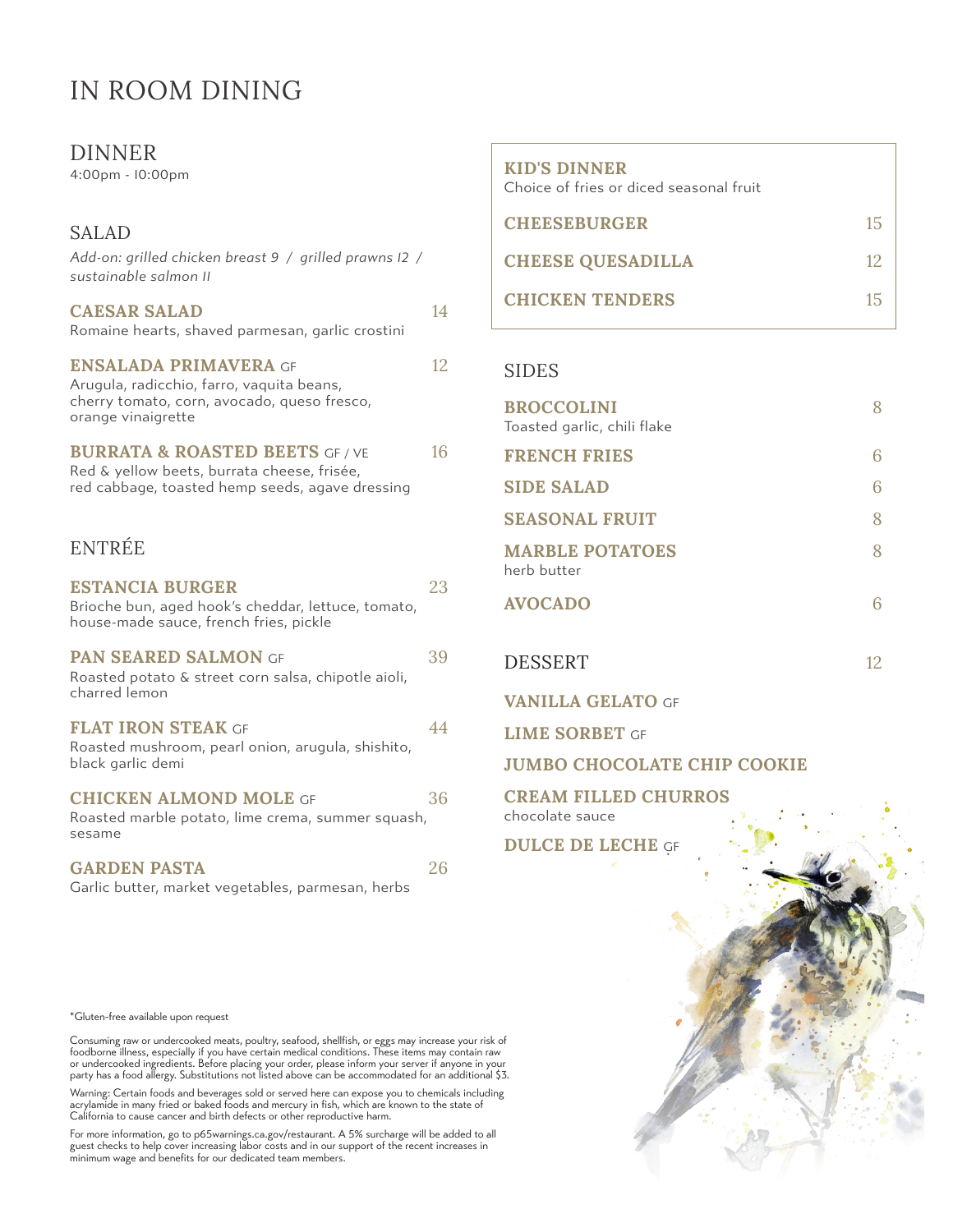### BEVERAGES

| <b>COFFEE &amp; TEA</b>                                                    |                                 | <b>COCKTAILS</b>                                             |    |
|----------------------------------------------------------------------------|---------------------------------|--------------------------------------------------------------|----|
| <b>DRIP COFFEE</b>                                                         | $\overline{4}$                  | <b>CUTWATER CANNED COCKTAILS</b>                             | 12 |
| <b>ESPRESSO</b>                                                            | 5                               | <b>BLOODY MARY</b>                                           |    |
| <b>LATTE OR CAPPUCCINO</b>                                                 | 6                               | <b>VODKA MULE</b>                                            |    |
| <b>HARNEY &amp; SONS MASTER</b>                                            | $\overline{5}$                  | <b>LIME MARGARITA</b>                                        |    |
| <b>TEA BLENDERS</b><br>Organic earl gray, japanese sencha,                 |                                 | <b>VODKA SODA</b>                                            |    |
| organic peppermint, decaf ceylon,<br>egyptian chamomile, english breakfast |                                 | <b>RANCH RIDER CANNED COCKTAILS</b><br>Bucket of $4 \mid 34$ | 9  |
|                                                                            |                                 | <b>RANCH WATER</b>                                           |    |
| <b>JUICE &amp; OTHER</b>                                                   | RANCH WATER WITH REAL JALAPEÑOS |                                                              |    |
| <b>HOT CHOCOLATE</b>                                                       | $\overline{4}$                  | <b>TEQUILA PALOMA</b>                                        |    |
| <b>CHOCOLATE MILK</b>                                                      | 4                               | THE BUCK (VODKA MULE)                                        |    |
| <b>JUICE</b><br>Orange, apple, pineapple, grapefruit, cranberry,           | 6                               |                                                              |    |
| tomato                                                                     |                                 | <b>BEER</b>                                                  | 11 |
| <b>SODA</b>                                                                | 5                               | <b>SOCIETE BREWING</b>                                       |    |
| <b>SPARKLING OR STILL WATER (350ml)</b>                                    | $\overline{4}$                  | THE HARLOT BLONDE ALE                                        |    |
| <b>FLAVORED SPARKLING EVIAN</b>                                            | $\overline{4}$                  | <b>BALLAST POINT</b>                                         |    |
| <b>RED BULL</b>                                                            | 3                               | PASSING HAZE, SESSION HAZY IPA                               |    |
| <b>KOMBUCHA</b><br>Seasonal flavors                                        | 5                               | <b>STONE</b><br><b>DELICIOUS IPA</b>                         |    |
|                                                                            |                                 | <b>PIZZA PORT</b><br><b>CHRONIC AMBER ALE</b>                |    |

MAUI BREWING COCONUT PORTER

\*Gluten-free available upon request

Consuming raw or undercooked meats, poultry, seafood, shellfish, or eggs may increase your risk of<br>foodborne illness, especially if you have certain medical conditions. These items may contain raw<br>or undercooked ingredient

Warning: Certain foods and beverages sold or served here can expose you to chemicals including<br>acrylamide in many fried or baked foods and mercury in fish, which are known to the state of<br>California to cause cancer and bir